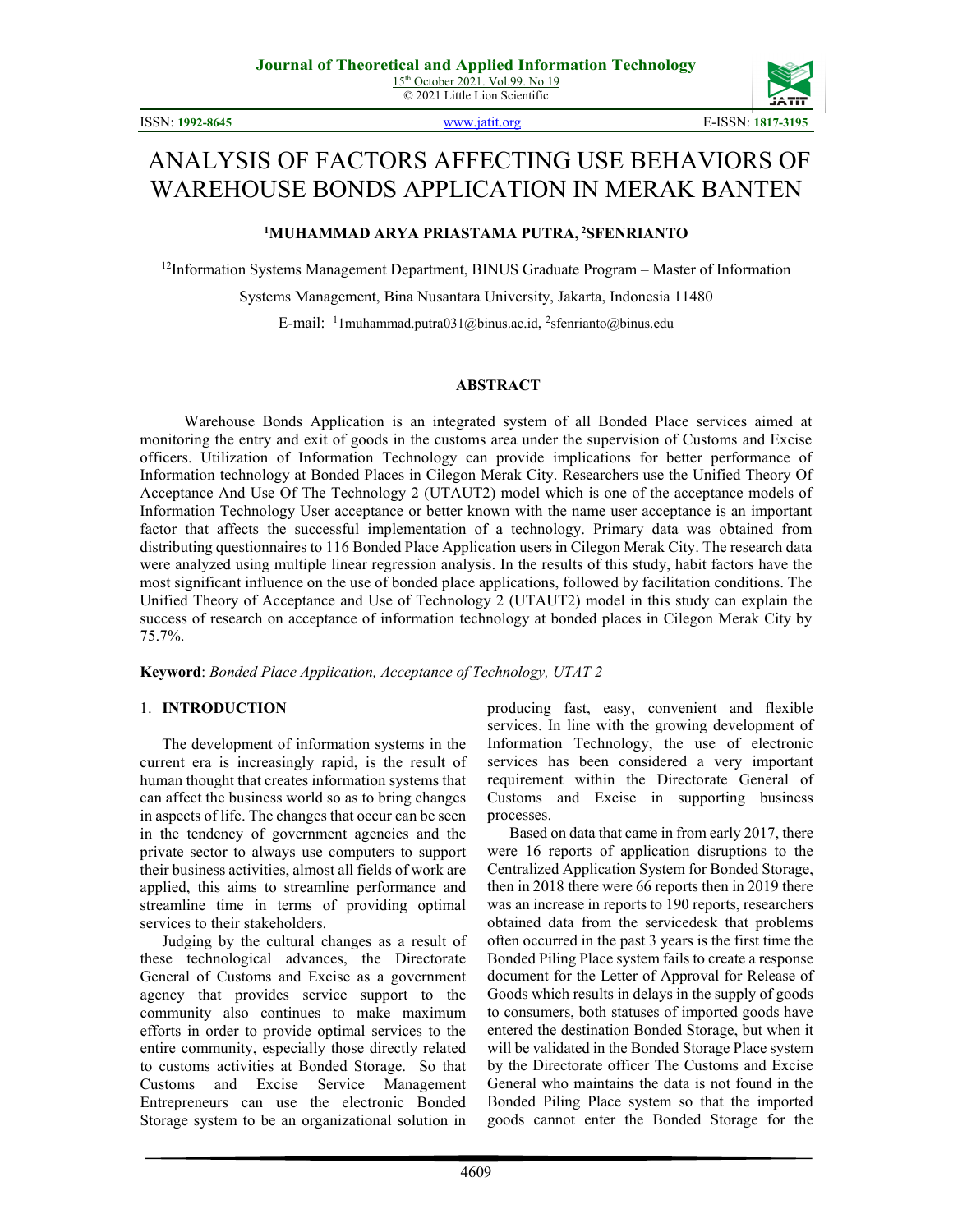15<sup>th</sup> October 2021. Vol.99. No 19 © 2021 Little Lion Scientific

| ISSN: 1992-8645 | www jatif org | E-ISSN: 1817-3195 |
|-----------------|---------------|-------------------|

purpose of being processed into finished goods which ultimately causes financial losses to stakeholders. The diagram of the problem in the application of Bonded Storage in the area of the Directorate General of Customs and Excise of Merak can be seen in Figure 1.



*Figure 1: Disturbance Data for 3 Periods*

Based on the results of disturbance information at the DIKC servicedesk during the period 2017 to 2019 regarding reports of disruptions to the Bonded Storage Place application, it was found that there was an increase in the number of reports, it is necessary to evaluate the Bonded Storage Place application. User satisfaction with the acceptance of the use of the application of the Centralized Application System for Bonded Storage needs to be carried out. Evaluation of the Bonded Storage Place application also requires further development so that it can better measure productivity, minimize risk errors in processing incoming data, and make decisions in data processing aimed at to analyze the required data.

In measuring the level of acceptance of information systems, an analysis model of The Unified Theory of Acceptance and Use of Technology is needed. Composed of basic theories regarding technology acceptance and behavior, UTAUT combines characteristics derived from eight other technology acceptance theories [1]. UTAUT is composed of four direct determinants that are significant to interest in the utilization and use of information systems, namely performance expectations, business expectations, social factors and facilitating conditions [2].

The UTAUT 2 model is a further development of the UTAUT model, in which UTAUT 2 studies the acceptance and use of a technology in a consumer context [3]. The purpose of the UTAUT 2 model is to identify three important constructs of research into

the acceptance and use of technology for both the public and consumers, modify some of the existing relationships in the concept of the UTAUT model, and introduce new relationships [3]. Three constructs were added, namely hedonic motivation, price value, and habit. This study aims to (1) The Effect of Performance Expectancy on Behavioral Intention of the Centralized Application System for Bonded Storage. (2) The Effect of Effort Expectancy on Behavioral Intention of the Centralized Application System for Bonded Storage. (3) The Effect of Social Influence on the Behavioral Intention of the Centralized Application System for Bonded Storage. (4) Effect of Facilitating Condition on Behavioral Intention of SASP TPB application. (5) The effect of Hedonic Motivation has a significant influence on the Behavioral Intention of the application of the Bonded Storage Service Centralized Application System. (6) Influence of Habit on Behavioral Intention of SASP TPB application. (7) Effect of Facilitating Conditions on Use Behavior of Application System Application of Bonded Storage Service Centralization. (8) Does Habit have a significant influence on the Use Behavior of the Centralized Application System for Bonded Storage? (9) The influence of Behavioral Intention has a significant influence on the Use Behavior of the application of the Centralized Application System for Bonded Storage.

# **2. LITERATURE REVIEW**

# **2.1 Bonded Stockpile System**

Based on the Regulation of the Minister of Finance Number 29 / PMK.04/2018 concerning the Acceleration of Customs and Excise Licensing in the Context of Business Ease, it is defined that Bonded Storage is a place, or area that meets certain requirements used to store goods with a specific purpose by obtaining a suspension of Import Duty. Service Centralization Application System used by Bonded Piling Place entrepreneurs for Bonded Storage is a Customs Area and is fully under the supervision of the Directorate General of Customs and Excise. Bonded Storage Places can be in the form of Bonded Warehouses, Bonded Zones, Bonded Exhibition Places, Duty Free Shops, Bonded Auction Places, or Bonded Recycling Zones, with the following explanation:

1. Bonded Warehouse is a Bonded Storage Place to store imported goods, may be accompanied by 1 or more activities in the form of packaging/repackaging, sorting, kitting, packing, setting, cutting, certain goods within a certain period of time to be re-issued ;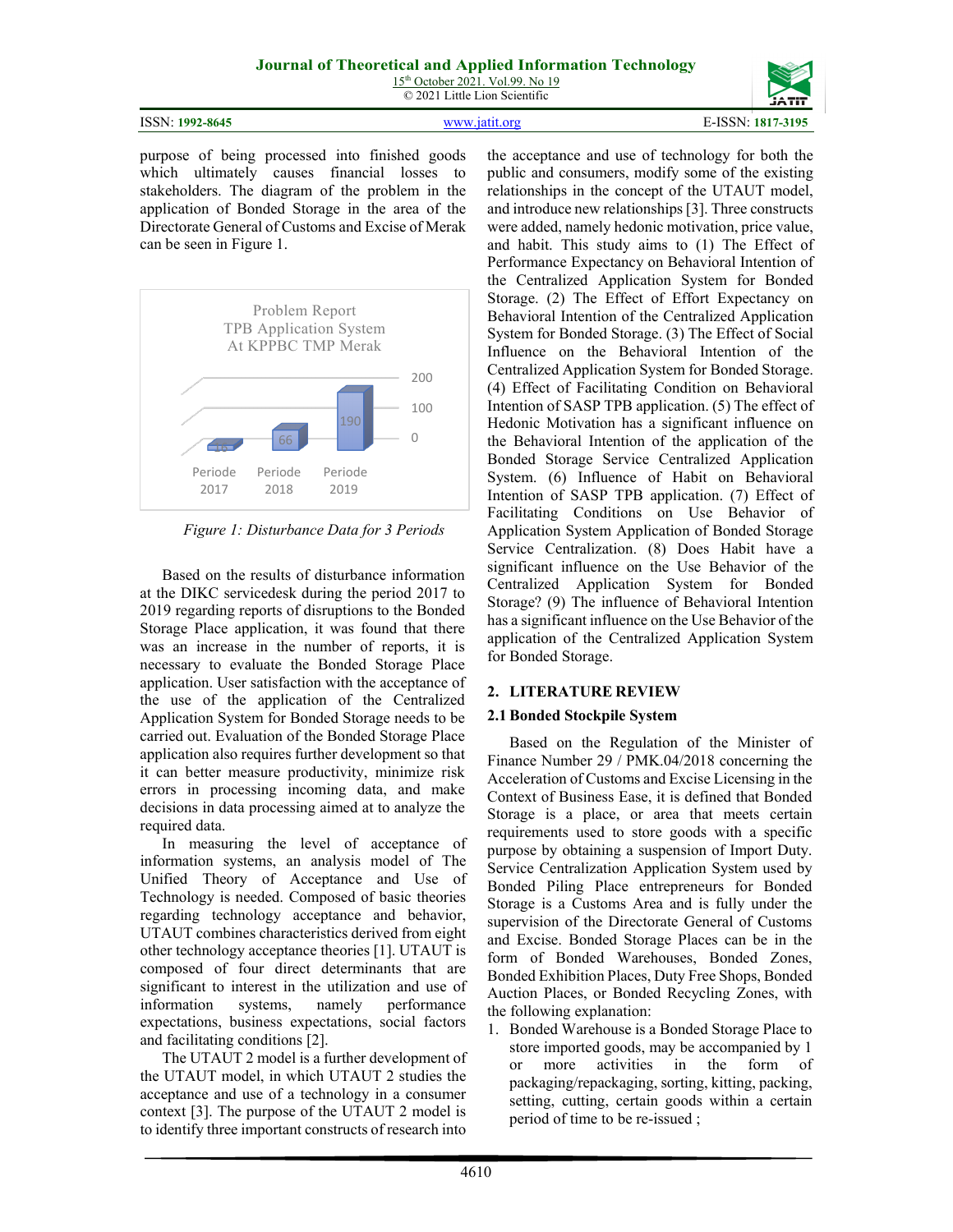4611

elements of the eight existing technology acceptance models, namely the theory of reasoned action, technology acceptance model, motivation model, theory of planned behavior, combined TAM & TPB, model of PC utilization, innovation diffusion theory and social cognitive theory to obtain a unified view of the acceptance of the latest technology [1].



In the UTAUT research model, behavioral intention and behavior to use technology are influenced by people's perceptions of performance expectations, business expectations, social influences, and supportive conditions moderated by gender, age, experience, and volunteerism.

After evaluating the eight models, [1] found seven constructs that appear to be significant direct determinants of behavioral intention or use behavior in one or more of each model. The constructs are performance expectancy, effort expectancy, social influence, facilitating conditions, attitude toward using technology, and self-efficacy. After going through further testing, it was found that four main constructs play an important role as direct determinants of behavioral intention and use behavior, namely, performance expectancy, effort expectancy, social influence, and facilitating conditions.

#### **2.3 The Unified Theory of Acceptance and Use of Technology 2 (UTAUT)**

Unified theory of acceptance and use of technology 2 (UTAUT 2) adds three constructs in UTAUT, namely hedonic motivation, price values, and habits. Individual differences-name, age, gender and experience are thought to moderate the effects of

2. Bonded Zone is a Bonded Storage Place to store imported goods and/or goods originating from other places in the customs area to be processed or combined, the results of which are mainly for export;

- 3. Bonded Exhibition Place is a Bonded Storage Place to store imported goods within a certain period of time, with or without goods from within the Customs Area to be exhibited;
- 4. Duty Free Shop is a Bonded Storage Place to store imported goods and/or goods from the Customs Area to be sold to certain people;
- 5. Bonded Auction Place is a Bonded Storage Place to store imported goods within a certain period of time to be sold by auction;
- 6. Bonded Recycling Zone is a Bonded Storage Place to store imported goods within a certain period of time, in which recycling activities are carried out from imported waste and/or from Customs Area so that it becomes a product that has added value and higher economic value.

In the application of the Centralized Application System for Bonded Storage. It can be explained that the first step for Bonded Storage Operators or Custodian Service Entrepreneurs is to fill in import documents that enter the bonded zone (BC 2.3) completely by using the application program for the Centralized Application System for Bonded Storage. The second step is the data and information from the customs complementary documents and then sending the BC 2.3 data electronically to the Service Computer System at the Customs and Excise Supervision Office. The third step is the Service Computer System in the Supervision Office receiving BC 2.3 data and conducting research. With the first condition. In the event that the results of the research show that the Bonded Storage Operator/Entrepreneur or the safekeeping service entrepreneur is not blocked, the Service Computer System conducts a further BC 2.3 research process and is accepted by the Service Computer System with a response to the Letter of Approval for the Release of Goods, and the second condition in terms of the results The research shows that the Bonded Storage Operator or the Custodian Service entrepreneur is blocked, the Service Computer System issues a rejection response in the form of a Notice of Rejection.

# **2.2 The Unified Theory of Acceptance and Use Of Technology (UTAUT)**

In figure 2, The Unified Theory of Acceptance and Use Of Technology (UTAUT) is one of the technology acceptance models that synthesizes the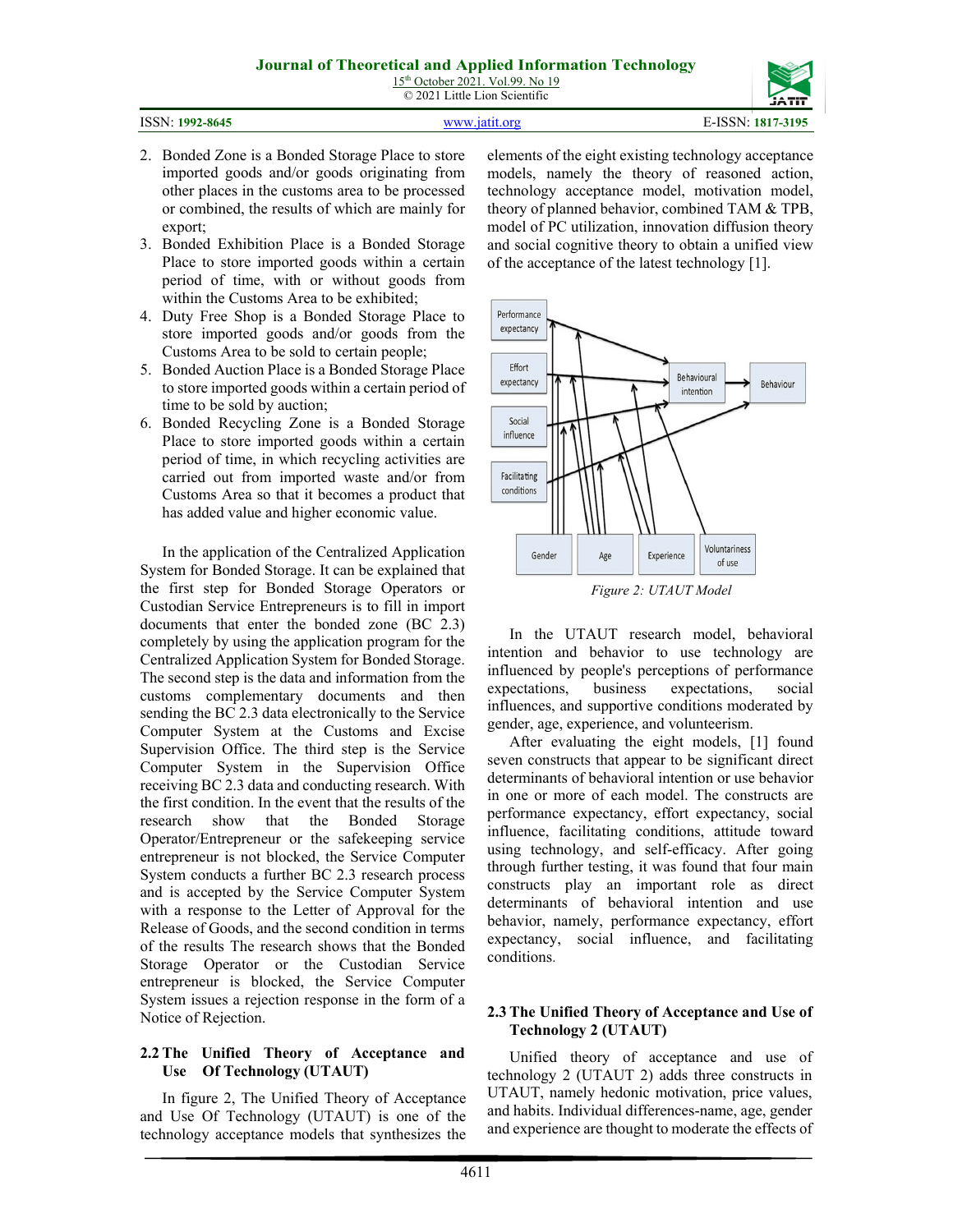15<sup>th</sup> October 2021. Vol.99. No 19 © 2021 Little Lion Scientific

| ISSN: 1992-8645 | www.jatit.org | E-ISSN: 1817-3195 |
|-----------------|---------------|-------------------|
|                 |               |                   |

these constructs on behavioral intentions and technology use. As well as revealing that the impact of hedonic motivation on behavioral intentions is moderated by age, gender and experience, the effect of price values on behavioral intentions moderated by age, gender, and habits has both direct and mediated effects on behavior intentions technology use, and this effect is moderated by individual differences [3] according to Figure 3.



*Figure 3: UTAUT 2 Model*

# **2.4 Perfomance Expectancy**

[1] Performance expectancy is the degree to which a person believes that using the system will help that person to obtain performance benefits on the job. In this concept there is a combination of variables obtained from previous research models regarding the acceptance and use of technology models. The variables are:

- 1. Perceived usefulness. [1] Perception of usability is defined as the extent to which a person believes that using a particular system will improve his or her performance. This research variable is found in research [4].
- 2. Extrinsic Motivation. [1] Extrinsic motivation is the perception that users want to carry out an activity because it is considered a tool in achieving valuable outcomes that are different from the activity itself, such as job performance, pay, and promotions. This research variable is found in research [4].
- 3. Job fit. [1] Job suitability is how the capabilities of a system improve individual job performance. This research variable is found in research [4].
- 4. Relative advantage. [1] the relative advantage is how far using an innovation is perceived to be better than using its predecessor. This research variable is found in research [5].
- 5. Outcome Expectations. [1] Outcome expectations relate to the consequences of behavior. Based on empirical evidence, they are separated into performance expectations and personal expectations. [4] Usefulness is a level where a person believes that the use of a particular subject will be able to improve the person's work performance. [6] provides dimensions of the usefulness of IT, namely making work easier, more useful, increasing productivity, increasing effectiveness, and improving work performance. From some of the explanations that have been presented above, it can be concluded that someone believes and feels that using an information technology will be very useful and can improve work performance and performance.

# **2.5 Effort Expectancy**

Business expectations are the level of ease of use of the system that will be able to reduce the effort (energy and time) of individuals in doing their work. These variables are formulated based on 3 constructs in the previous model or theory, namely the perceived ease of use of the TAM model, the complexity of the PC utilization model, and the ease of use of the innovation diffusion theory [1].

[4] Identifying that ease of use has an influence on the use of information technology. This is consistent with research [7]. The ease of use of information technology will create a feeling in a person that the system has a use and therefore creates a sense of comfort when working with it [1]. The complexity that can form the construct of business expectations is defined [8] is the degree to which innovation is perceived as something that is relatively difficult to interpret and use by individuals. [9] found a negative relationship between complexity and utilization of information technology.

[4] Provides several indicators of ease of use of information technology, namely: Information technology is very easy to understand, Information technology does what users want easily, user skills will increase by using information technology, and information technology is very easy to operate. From some of the explanations that have been presented above, information technology users believe that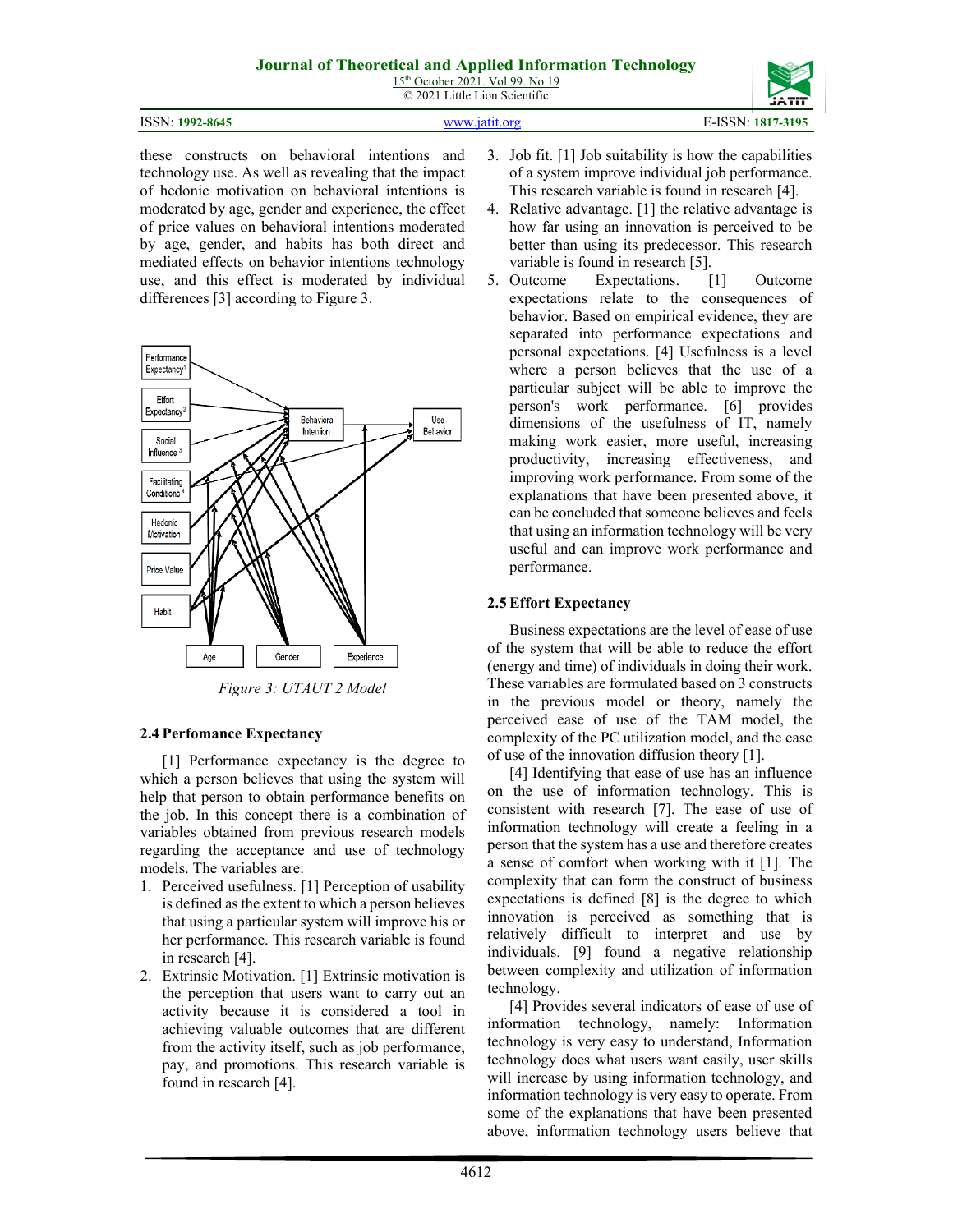|                 |               | ----              |
|-----------------|---------------|-------------------|
| ISSN: 1992-8645 | www.iatit.org | E-ISSN: 1817-3195 |

information technology that is more flexible, easy to understand and easy to operate will generate interest in using information technology and will continue to use information technology.

# **2.6 Social Influence**

Social factors are defined as the degree to which an individual perceives that others convince him that he should use the new system. [9] identified three broad varieties of social factors:

- 1. Compliance is when people seem to agree with others, but actually still disagree and according to their personal opinion.
- 2. Identification is when people are influenced by someone they like and respect, such as a famous celebrity or a favorite player.
- 3. Internalization is when people accept a belief or behavior and agree both publicly and privately.

Social influence is the degree to which a person considers it important for others to convince him or herself to use the new system [1]. Social influence refers to a person's feeling to feel that people who are important to him think that he should use an application [1], [4], [10]. [5] Stating that in certain environments, the use of information technology will increase a person's status in the social system.

[1] Social influence has an impact on individual behavior through three mechanisms, namely obedience, internalization, and identification. It can be concluded that the more influence given by an environment to prospective users of information technology to use a new information technology, the greater the interest that arises from the personal potential of these users in using information technology because of the strong influence of the surrounding environment.

# **2.7 Facilitating Conditions**

Facilitating conditions are a person's level of confidence that the company and technical infrastructure are available to support the use of the system (Venkatesh et al., 2003). In addition, Facilitating conditions also include a person's belief in the facilities in his environment including range, network and availability of devices to make a person's belief in accepting a technology [10].

The conditions that facilitate the use of information technology are the degree to which a person believes that the organizational and technical infrastructure exists to support the use of the system. [10] defines supporting conditions as "objective factors" that can make it easier to take an action.

The theory of attitudes and behavior [10] states

that the use of information technology by workers is influenced by individual feelings towards the use of personal computers, social norms in the workplace that pay attention to the use of personal computers, habits related to computer use, individual consequences expected from the use of personal computers, and conditions that facilitate the use of information technology.

In this concept there is a combination of variables obtained from previous research models regarding the acceptance and use of technology models. The variables are:

- 1. Perceived behavioral control
- 2. Facilitating conditions
- 3. Compatibility

Hedonic motivation is defined as the pleasure or satisfaction obtained from using a technology. Hedonic motivation that this construct is the most important predictor in the context of the use of technology outside the organizational environment [3].

Price value is defined as the consumer's perception of the reciprocal relationship between the costs incurred and the benefits obtained from using the technology. Price value also has an important role as a predictor of behavioral intention [3].

Habit is defined as a person's tendency to perform a behavior automatically as a result of learning outcomes [3].

Interest in using a system is the intention of users to use the system continuously with the assumption that they have access to the system [1. Behavioral intention is defined as a measure of the strength of a person's intention to perform a certain behavior. In the basic concept of user acceptance models that have been developed, behavioral intention becomes an intermediary construct from perceptions of the use of information technology and actual use. The role of behavioral intention as a predictor of use behavior has been widely accepted in various user acceptance models [1].

[1] Interest in the use of information technology is defined as the level of desire or intention of users to use the system continuously with the assumption that they have access to information. A person will be interested in using a new information technology if the user believes that using the information technology will improve their performance, using information technology can be done easily, and the user gets the influence of the surrounding environment in using the information technology.

[1] Information technology usage behavior is defined as the intensity and or frequency of users in using information technology. The behavior of using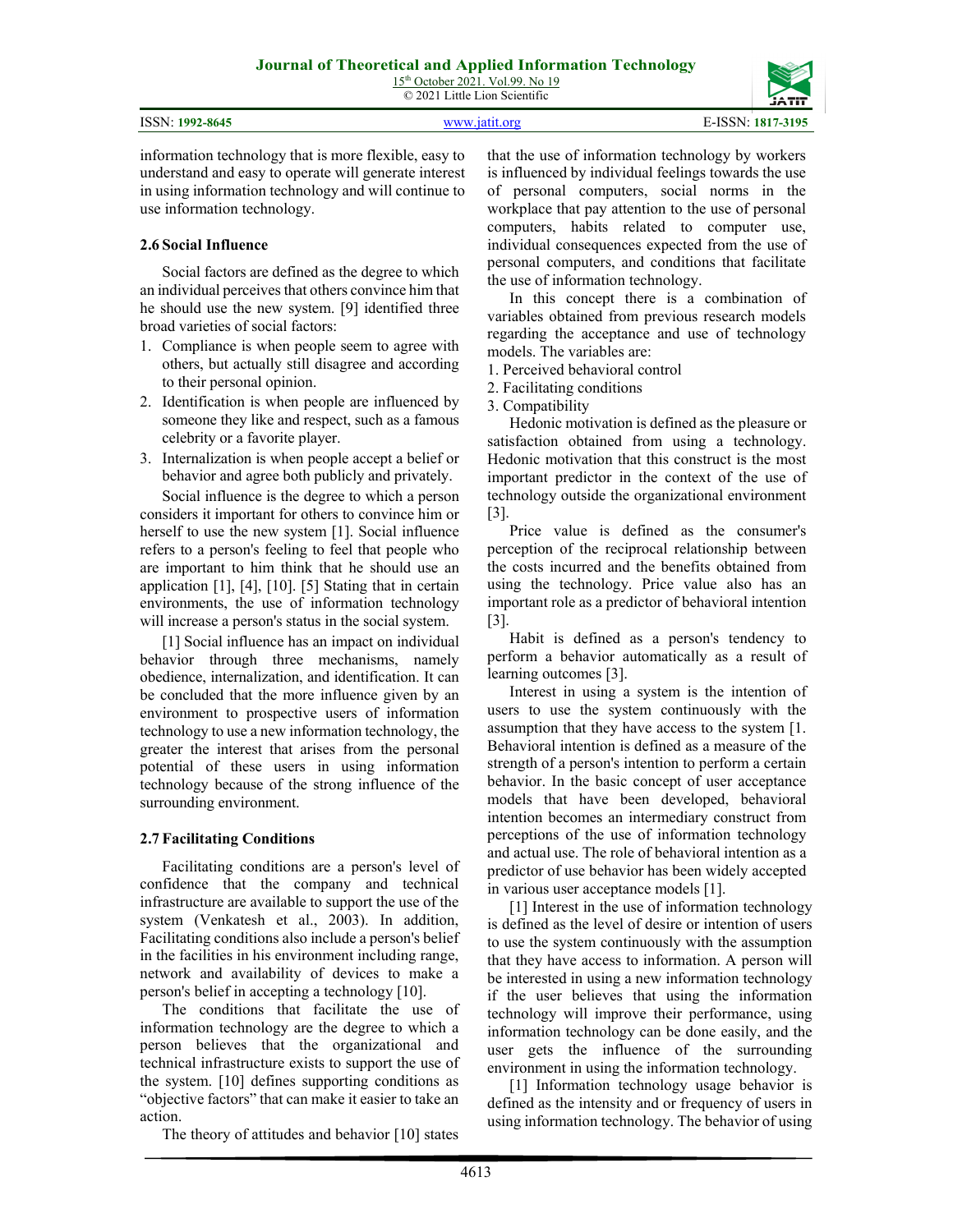15<sup>th</sup> October 2021. Vol.99. No 19 © 2021 Little Lion Scientific

#### ISSN: **1992-8645** [www.jatit.org](http://www.jatit.org/) E-ISSN: **1817-3195**

information technology is very dependent on the user's evaluation of the system. An information technology will be used if the information technology user is interested in using the information technology because of the belief that using the information technology can improve their performance, using information technology can be done easily, and the influence of the surrounding environment in using the information technology. In addition, the behavior of using information technology is also influenced by conditions that facilitate users in using information technology because if the information technology is not supported by the necessary equipment and facilities, the use of information technology cannot be implemented.

#### **2.8 Model Comparison**

UTAUT2 is an extension of the unified theory of acceptance and use of technology to study the acceptance and use of technology in the consumer context. UTAUT2 combines the three constructs into UTAUT: hedonic motivation, price value, & habit. Individual differences are age, gender & experience are hypothesized to moderate the effect of these constructs on behavioral intention and use technology [3].

*Tabel 1. Model Comparison Results*

| <b>NO</b> |                                | <b>UTAUT</b> | UTAUT2 |
|-----------|--------------------------------|--------------|--------|
|           |                                | Varian       | Varian |
|           | <b>Behavioral</b><br>intention | 0.56         | 0.74   |
|           | use behavior                   |              | በ ናን   |

Table 1 shows a comparison between the first version of the UTAUT model system and UTAUT2, the extension proposed in UTAUT2 resulted in a substantial increase in the behavioral intention variance intention is 74% and technology use is 52%, while UTAUT only produces 56% behavioral intention variance and 40% technology use [3].

Based on the comparison of variance values, the Unified Theory of Acceptance and Use of Technology 2 provides a different value of variance better or higher than the other models, both in terms of behavioral intention & use behavior, so the model that will be used in This research is UTAUT2.

### **3. RESEARCH METHODOLOGY**

This study uses a model as a theoretical framework developed by Venkatesh et.al, namely the UTAUT 2 model [3]. However, to adjust to the situation and conditions of the research

environment, in this study the researcher did not use the price value variable because it is mandatory from the government represented by the Directorate General of Customs and Excise to the Bonded Piling Place entrepreneur so that there is no investment value from stakeholders in the Bonded Disposal Site application system. and also not using moderator variables, as shown in Figure 4. The reason is because every user who is given access rights as an admin of the Bonded Disposal Site application in the bonded area does not distinguish the gender and age of the user, all are required to use an application for recording data in and out of goods in the bonded area.



*Figure 4: Research Framework*

The variables used are performance expectancy, effort expectancy, social influence, facilitating conditions, hedonic motivation, behavior intention, habit, behavioral intention and use behavior. Then proposes nine hypotheses: Hypothesis 1 (H1): Performance Expectancy has a significant influence on Behavioral Intention. Hypothesis 2 (H2): Effort Expectancy has a significant effect on Behavioral Intention. Hypothesis 3 (H3): Social Influence has a significant effect on Behavioral Intention. Hypothesis 4 (H4): Facilitating Condition has a significant effect on Behavioral Intention. Hypothesis 5 (H5): Hedonic Motivation has a significant influence on Behavioral Intention. Hypothesis 6 (H6): Habit has a significant effect on Behavioral Intention. Hypothesis 7 (H7): Facilitating Conditions have a significant effect on Use Behavior. H8: Habit has a significant influence on Use Behavior. Hypothesis 9 (H9): Behavioral Intention has a significant influence on Use Behavior.

Then, to obtain data as a basis for determining to sample, the researcher used the literature study method from several studies to obtain the study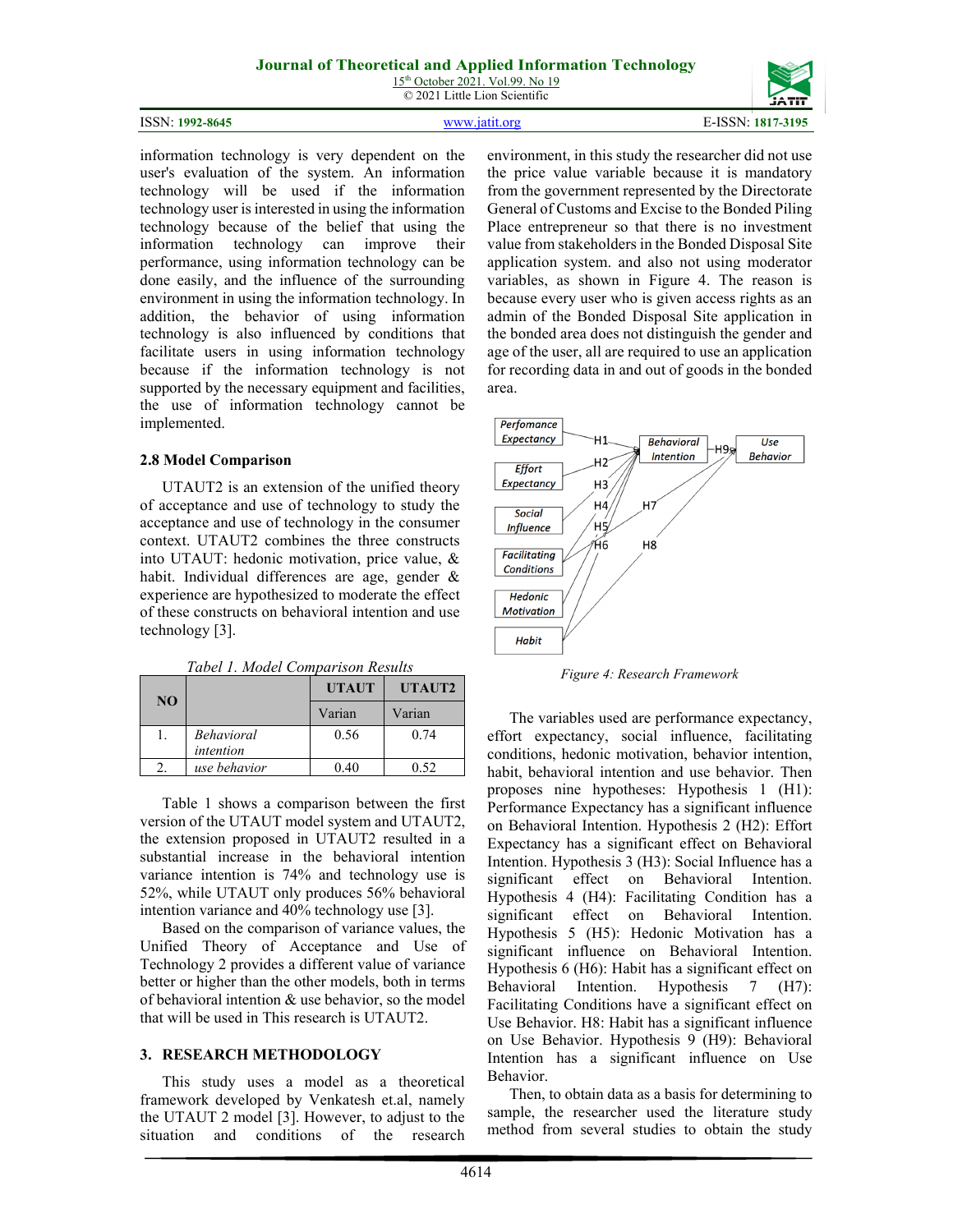15<sup>th</sup> October 2021. Vol.99. No 19 © 2021 Little Lion Scientific

|                 |               | ------            |
|-----------------|---------------|-------------------|
| ISSN: 1992-8645 | www.jatit.org | E-ISSN: 1817-3195 |

population, some of which were taken as samples with the limitations set in the scope of the study. The data collection instrument used for data collection in this study was a questionnaire. The questionnaires distributed contain several questions that must be answered entirely by the respondents included in the research sample. The questionnaire is distributed directly to respondents via the internet (Google Forms).

For each data received by the researcher, preprocessing was carried out. This is to anticipate the existence of incomplete data before testing the correlation. This step is done by manually deleting the responses that do not pass the intercept questions as determined by the author on the limits and scope of this study. The following process is to test the validity of the data obtained based on the respondent's completeness for each question.

The research population is our Bonded Storage Operators at Bonded Storage Companies under the supervision of the Customs and Excise Supervision and Service Office of Merak Customs Type in Cilegon City, users of the SASP TPB application system in 2019. Researchers used the Simple Random Sampling technique. Simple Random Sampling is a random sampling of members without regard to the existing strata in the population.

For Research Data, data is taken from operators who have access rights related to imports and exports in bonded areas, in the Cilegon Serang Banten area as many as 116 users, of which in each company there are 2 users from a total of 58 TPB companies in 2019 in the area. Cilegon Serang Banten, so that the number of samples to be studied is 116 respondents who are adjusted to the purpose or research problem

The type of data used in this study is primary data, namely research data obtained directly from the original source or through a questionnaire that must be filled out by employees of the TPB Regional Company using the TPB SASP system in 2019 in Cilegon Banten City, which is the data to be used. as the theoretical basis in writing this thesis and the basic concepts of research that can support primary data.

Completion of this research by using quantitative analysis techniques. Quantitative analysis is done by analyzing a problem that is realized quantitatively. In this study, because the type of data used is qualitative data, quantitative analysis is carried out by quantifying research data into numbers using a ratio scale and a 5-point Likert scale. The analytical tool used in this research is multiple linear regression analysis.

Y= a + b1 X1 + b2 X2 + ...bn Xn ………...…… (1)

# **4. ANALYSIS AND DISCUSSION**

#### **4.1 Descriptive Statistical Analysis**

Based on the age level, there are about 38% or as many as  $38$  respondents are in the age range  $\leq 30$ years, about 39% or as many as 39 respondents are in the age range 30-45 years, and about 23% or as many as 23 respondents are in the range age >45 years.

Based on gender, there are about 70% or as many as 70 respondents are male, and about 30% or as many as 30 respondents are female.

Based on the type of application usage period, there are about 6% or as many as 6 respondents have used the SASP TPB Application for  $\leq 1$  year, about 30% or as many as 30 respondents have used the SASP TPB Application for 1-2 years, and about 64% or as many as 64 people have used the SASP TPB Application for >2 years.

The average Performance Expectancy variable is 4.40. This shows that on average all respondents rate "Strongly Agree" that the SASP TPB application provides benefits and helps to complete work quickly and increase productivity.

The average Performance Expectancy variable is 4.41. This shows that on average all respondents rate "Strongly Agree" that the SASP TPB application how to operate can be learned easily, understood so that it is easy to become proficient.

The average Performance Expectancy variable is 4.30. This shows that on average all respondents rate "Strongly Agree" that the SASP TPB application is very important to be used to support work because of invitations, suggestions and to influence the surrounding work environment.

The average Performance Expectancy variable is 4.28. This shows that on average all respondents rate "Strongly Agree" that the availability of resources, infrastructure, and compatibility with company technology can support the operation of the TPB SASP Application and support / support from the company if there are obstacles.

The average Performance Expectancy variable is 4.23. This shows that on average all respondents rate "Strongly Agree" that the SASP TPB application is always used in work that makes it comfortable and enjoyable to complete the work.

The average Performance Expectancy variable is 4.27. This shows that on average all respondents rate "Strongly Agree" that using the SASP TPB Application becomes a habit, creates addiction / dependence which results in having to use it in completing work.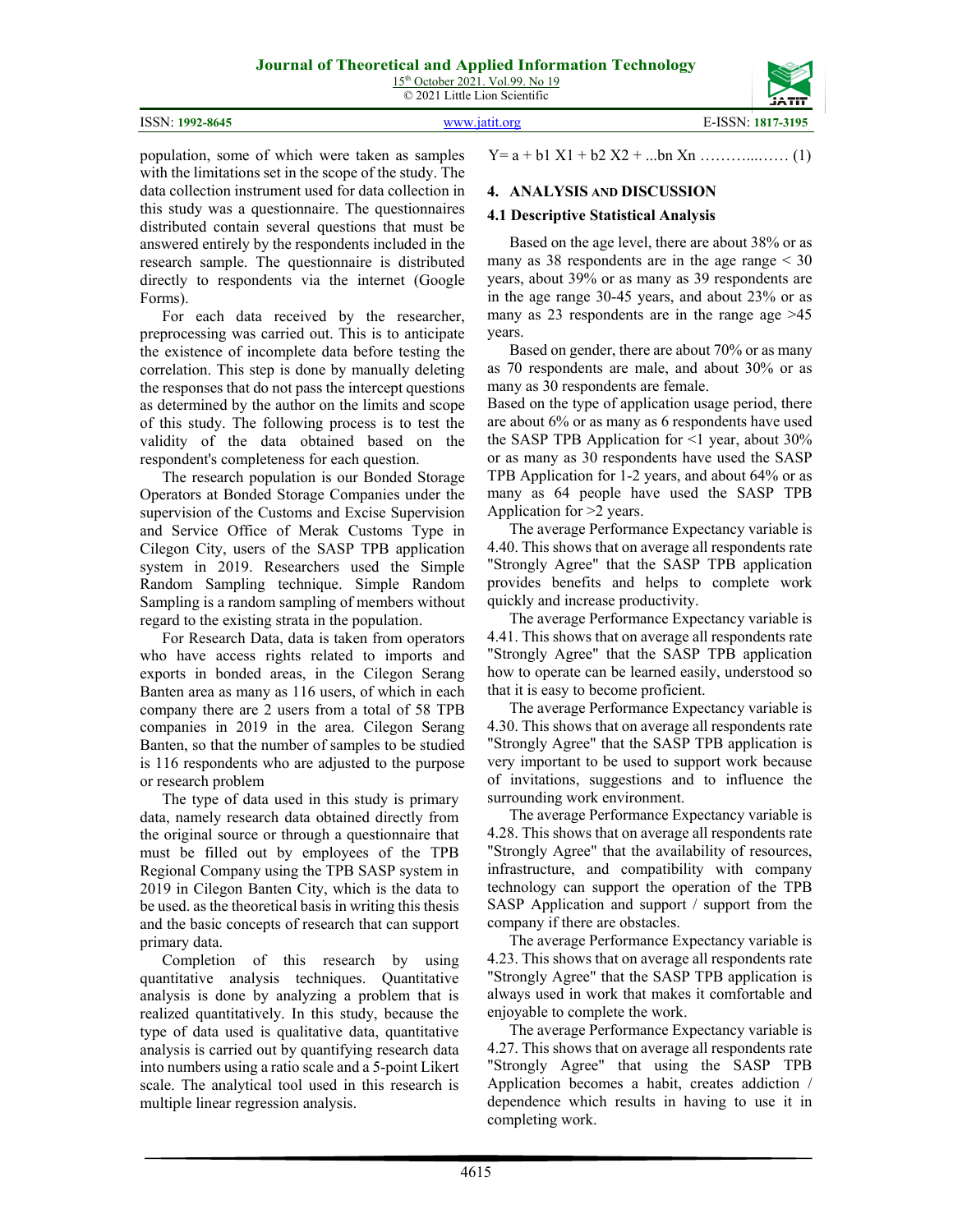15<sup>th</sup> October 2021. Vol.99. No 19 © 2021 Little Lion Scientific

| ISSN: 1992-8645 | www.jatit.org | E-ISSN: 1817-3195 |
|-----------------|---------------|-------------------|
|                 |               |                   |

The average Performance Expectancy variable is 4.29. This shows that on average all respondents rate "Strongly Agree" that they will use the SASP TPB Application continuously and often to complete the work.

The average Performance Expectancy variable is 4.37. This shows that on average all respondents rate "Strongly Agree" that using the SASP TPB Application in a week continuously and it is a good idea to make work more interesting.

# **4.2 Hypothesis Analysis**

*Table 2: Hypothesis Testing Results*

| Hypot<br>hesis | <b>Variable</b>                                            | T.<br><b>Statistics</b> | Sig   | <b>Desc</b>             |
|----------------|------------------------------------------------------------|-------------------------|-------|-------------------------|
| H1             | Perfornamce Expectancy (X1) > Behavioral<br>Intention (Y1) | $-2.217$                | 0.029 | H1 Accepted             |
| H2             | Effort Expectancy (X2) > Behavioral<br>Intention (Y1)      | 1.500                   | 0.137 | H <sub>2</sub> Rejected |
| H3             | Social Influence (X3) > Behavioral Intention<br>(Y1)       | 0.415                   | 0.679 | H <sub>3</sub> Rejected |
| H4             | Facilitating Condition (X4) > Behavioral<br>Intention (Y1) | 2.844                   | 0.005 | H4 Accepted             |
| H5             | Hedonic Motivation (X5) > Behavioral<br>Intention (Y1)     | 2.528                   | 0.013 | H5 Accepted             |
| H6             | Habit $(X6)$ > Behavioral Intention $(Y1)$                 | 3.751                   | 0.000 | H6 Accepted             |
| H7             | Facilitating Condition (X4) > Use Bihavior<br>(Y2)         | 1.364                   | 0.176 | H7 Rejected             |
| H8             | Habit(X6) > Use Bihavior (Y2)                              | 2.097                   | 0.039 | H8 Accepted             |
| H9             | Behavioral Intention (Y1) > Use Bihavior<br>(Y2)           | $-0.827$                | 0.410 | H9 Rejected             |

The results of the hypothesis testing according to table 2 are as follows:

- 1. H1: Given the value of Sig. for the effect of X1 (Performance Expectancy) on Y1 (Behavioral Intention) is  $0.029 \le 0.05$  and the t value is - $2.217 > -1.986$  so it can be concluded that Hypothesis 1 has a significant effect, which means that there is an effect of the variable X1 (Performance Expectancy) on Y1 ( Behavioral Intentions).
- 2. H2: Given the value of Sig. for the effect of X2 (Behavioral Intention) on Y1 (Behavioral Intention) is  $0.137 > 0.05$  and the t value is  $1.500 \leq 1.986$  so it can be concluded that Hypothesis 2 has no significant effect, which means that there is no effect of variable X2 (Behavioral Intention) on Y1( Behavioral Intentions).
- 3. H3: Given the value of Sig. for the effect of X3 (Behavioral Intention) on Y1 (Behavioral Intention) is  $0.679 > 0.05$  and the t value is  $0.415 \leq 1.986$  so it can be concluded that Hypothesis 3 has no significant effect, which means that there is no effect of the X3 (Behavioral Intention) variable on Y1 (Behavioral Intentions).
- 4. H4: Given the value of Sig. for the effect of X4 (Facilitating Condition) on Y1 (Behavioral Intention) is  $0.005 \le 0.05$  and the value of t Count is  $2.844 > 1.986$  so it can be concluded that H4 has a positive effect, which means there is an effect of variable X4 (Facilitating Condition) on Y1 (Behavioral Intention. If the Facilitating Condition variable increases, the behavioral intention variable will also increase.
- 5. H5: Given the value of Sig. for the effect of X5 (Hedonic Motivation) on Y1 (Behavioral Intention) is  $0.013 \leq 0.05$  and the value of t Count is  $2.528 > 1.986$  so it can be concluded that H5 has a significant effect, which means that there is an influence of the variable X5 (Hedonic Motivation) on Y1 (Behavioral Intention).
- 6. H6: Given the value of Sig. for the effect of X6 (Habit) on Y1 (Behavioral Intention) is 0.000  $\leq 0.05$  and the value of t Count is  $3.751 > 1.986$ so it can be concluded that H6 has a positive effect, which means that there is an effect of the variable X6 (Habit) on Y1 (Behavioral Intention). If the Habit variable increases, the behavioral intention variable will also increase.
- 7. H7: Given the value of Sig. for the effect of X4 (Facilitating Conditions) on Y2 (Use Behavior) is 0.176 > 0.05 and the t value is 1.364 < 1.985 so it can be concluded that H7 has no significant effect, which means that there is no effect of the X4 (Facilitating Conditions) variable on Y2 (Use Behavior). behavior).
- 8. H8: Given the value of Sig. for the effect of X6 (Habit) that has a positive effect on Y2 (Use Behavior) is  $0.039 \le 0.05$  and the value of t Count is  $2.097 > 1.985$  so it can be concluded that H8 which means there is an influence of the X6 (Habit) variable on Y2 (Use Behavior). If the Habit variable increases, the Use Behavior variable will also increase.
- 9. H9: Given the value of Sig. for the effect of Y1 (Behavioral Intention) on Y2 (Use Behavior) is  $0.410 > 0.05$  and the t value is  $-0.827 < -1.985$ so it can be concluded that H9 has no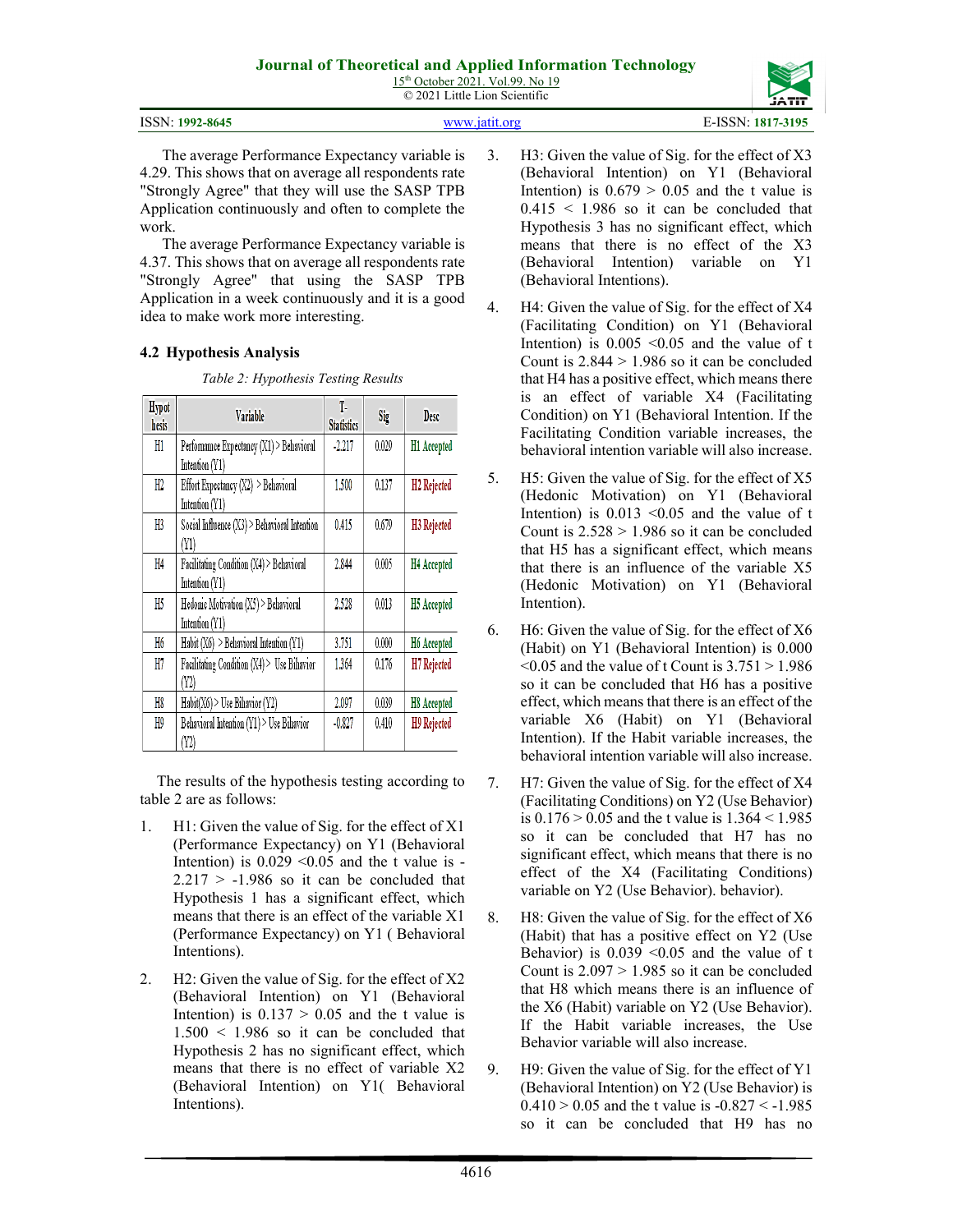|  | ISSN: 1992-8645 |
|--|-----------------|
|--|-----------------|

**4.4 Discussion**

Y2 (Use Behavior).

ISSN: **1992-8645** [www.jatit.org](http://www.jatit.org/) E-ISSN: **1817-3195**

Expectancy has a significant effect on Behavioral Intention, the T-test with a significance level of 5%

significant effect, which means that there is no effect of Y1 (Behavioral Intention) variable on

Based on the results of testing the first hypothesis, it is concluded that Performance

obtained a value of -2.217 which is greater than the T table value, indicating that the use of the SASP TPB system has a significant positive effect on the quality of the system usage. From the description above, in Performance Expectancy the suitability of the task to the benefits of user acceptance. This is because the development of SASP TPB system is following the theory of [11], the use of a system will increase if the system has a positive impact in accordance with the tasks that must be carried out by individuals. With the SASP TPB system that can help work faster, there is a significant influence between tasks, technology, and user acceptance, so there are several possibilities that occur. And the results will increase productivity, to optimize the SASP TPB system, the actions taken are still around socialization and surveys related to user desires for the information system that is being developed. From the description of the question questionnaire above, the input variables for each question were answered with the majority strongly agreeing. Therefore, being neutral requires good training to overcome the difficulties experienced by employees. Of course, for better input, it must be supported by good and correct SOPs. This will certainly improve employee performance with the use of the SASP TPB system.

Based on the results of testing the second hypothesis, it is concluded that Effort Expectancy does not have a significant effect on Behavioral Intention. This finding is different from the research in [2]. The T-test test with a significance level of 5% obtained a value of 1,500 which is smaller than the T table value, indicating that the use of the SASP TPB system has no significant positive effect on the quality of the use system. From the description of the question questionnaire above, it can be seen that the Effort Expectancy does not match the task to user acceptance. The use of a system will increase if the system has a positive impact in accordance with the tasks that must be carried out by individuals. With a significant lack of influence between task, technology and user acceptance, there are several possibilities. As well as the lack of information obtained by users or users of the TPB SASP system so that employee performance is less than optimal. To overcome this, the actions taken are still about socialization and surveys related to user desires for the information system that is being developed. From the description of the question questionnaire above, it can be seen that the input variables for each question were answered with the majority strongly agreeing. Therefore, being neutral requires good training to overcome the difficulties experienced by employees. Of course, for better input, it must be supported by good and correct SOPs. This will certainly improve employee performance on the use of the SASP TPB system.

Based on the results of testing the third hypothesis, it is concluded that Social Influence does not have a significant influence on Behavioral Intention. This finding is different from the research in [2]. The T-test test with a significance level of 5% obtained a value of 0.415 which is smaller than the T table value, indicating that the use of the SASP TPB system has no significant positive effect on the quality of the system use. From the description of the question questionnaire above, it can be seen that in Social Influence there is no match between tasks and user acceptance. The use of a system will increase if the system has a positive impact in accordance with the tasks that must be carried out by individuals. With a significant lack of influence between task, technology and user acceptance, there are several possibilities. As well as the lack of information obtained by users or users of the TPB SASP system so that employee performance is less than optimal. To overcome this, the actions taken are still about socialization and surveys related to user desires for the information system that is being developed. From the description of the question questionnaire above, it can be seen that the input variables for each question were answered with the majority strongly agreeing. Therefore, being neutral requires good training to overcome the difficulties experienced by employees. Of course, for better input, it must be supported by good and correct SOPs. This will certainly improve employee performance on the use of the SASP TPB system.

Based on the results of testing the fourth hypothesis, it is concluded that Facilitating Condition has a significant effect on Behavioral Intention. This finding is in line with research in [2]. The T-test test with a significance level of 5% obtained a value of 2.844 which is greater than the T table value, it indicates that the use of the TPB SASP system has a significant positive effect on the quality of the use system. From the description of the question questionnaire above, it can be seen that in the Facilitating Condition the suitability of the task towards user acceptance. The availability of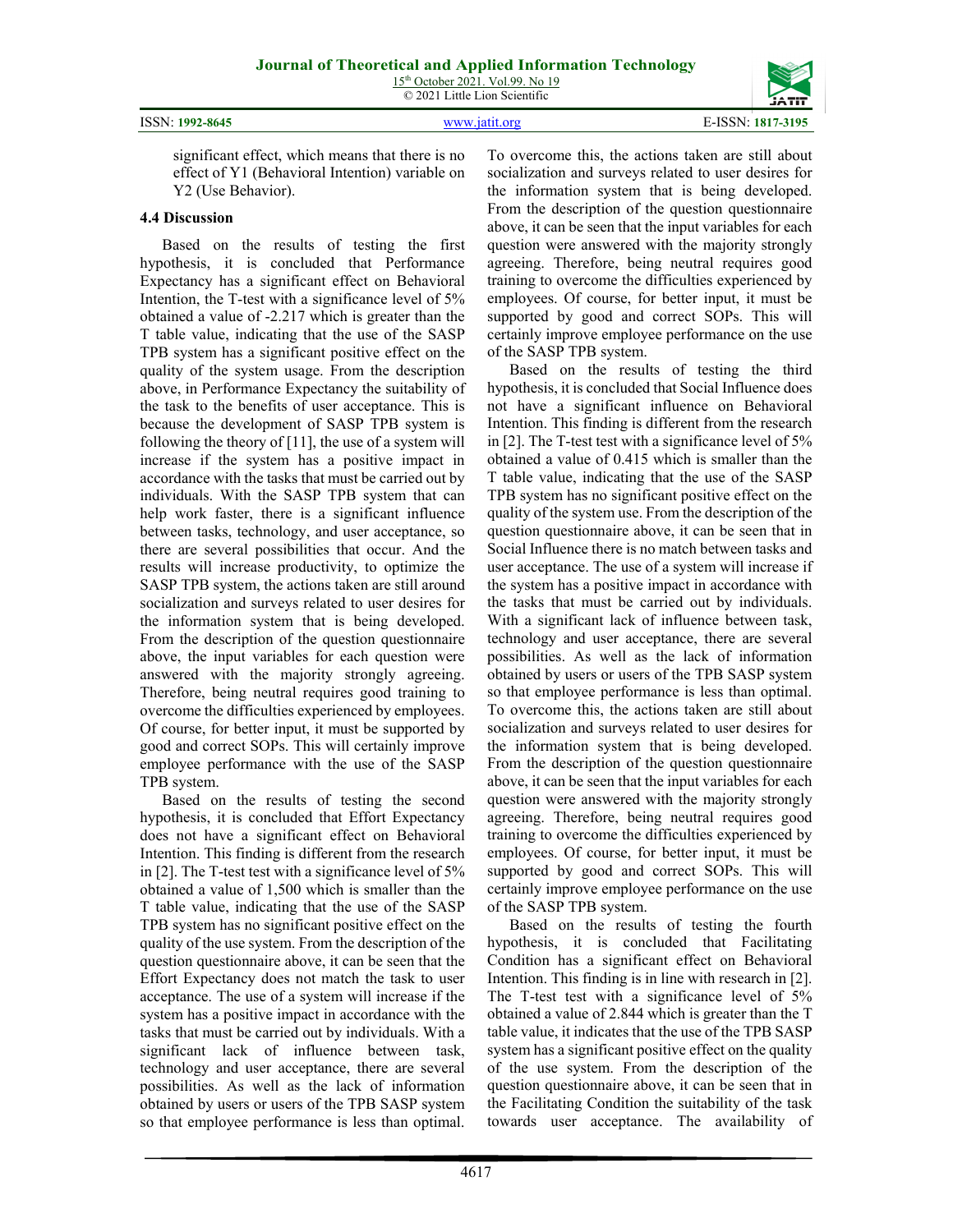15<sup>th</sup> October 2021. Vol.99. No 19 © 2021 Little Lion Scientific



supporting technical resources and infrastructure has a positive impact in accordance with the tasks that must be carried out by individuals. With a significant lack of influence between task, technology and user acceptance, there are several possibilities. Such as obstacles or disturbances in using the system and easily getting assistance from DJBC so that employee performance becomes optimal. From the description of the question questionnaire above, it can be seen that the input variables for each question were answered with the majority strongly agreeing. Therefore, being neutral requires good training to overcome the difficulties experienced by employees. Of course, for better input, it must be supported by good and correct SOPs. This will certainly improve employee performance on the use of the SASP TPB system.

Based on the results of testing the fifth hypothesis, it is concluded that Hedonic Motivation has a significant effect on Behavioral Intention, the T-test test with a significance level of 5% obtained a value of 2,528 which is greater than the value of the T table, indicating that the use of the SASP TPB system has a significant positive effect on the quality of the use system. From the description of the question questionnaire above, it can be seen that in Hedonic Motivation the suitability of the task to user acceptance. This result is consistent with the research conducted [12] the availability of resources and technical infrastructure that supports the impact of fun and comfort in accordance with the tasks that must be done by individuals. From the description of the question questionnaire above, it can be seen that the input variables for each question were answered with the majority strongly agreeing. Therefore, being neutral requires good training to overcome the difficulties experienced by employees. Of course, for better input, it must be supported by good and correct SOPs. This will certainly improve employee performance on the use of the SASP TPB system.

Based on the results of testing the sixth hypothesis, it is concluded that Habit has a significant effect on Behavioral Intention, the T-test test with a significance level of 5% obtained a value of 3,751 which is greater than the T table value, it indicates that the use of the TPB SASP system has a significant positive effect on the quality of the use system. From the description of the question questionnaire above, it can be seen that in the habit of task suitability to user acceptance. This result is consistent with the research conducted [12] the availability of resources and technical infrastructure that supports this has an impact on making habits and creating dependence on the system according to the tasks that must be carried out by individuals. From the description of the question questionnaire above, it can be seen that the input variables for each question were answered with the majority strongly agreeing. Therefore, being neutral requires good training to overcome the difficulties experienced by employees. Of course, for better input, it must be supported by good and correct SOPs. This will certainly improve employee performance with the use of the SASP TPB system.

Based on the results of testing the seventh hypothesis, it is concluded that Facilitating Condition does not have a significant effect on Use Behavior. This finding is different from the research in [2]. The T-test test with a significance level of 5% obtained a value of 1.364 which is smaller than the T table value, indicating that the use of the SASP TPB system has no significant positive effect on the quality of the system use. From the description of the question questionnaire above, it can be seen that the input variables for each question were answered with the majority strongly agreeing. Therefore, being neutral requires good training to overcome the difficulties experienced by employees. Of course, for better input, it must be supported by good and correct SOPs. This will certainly improve employee performance on the use of the SASP TPB system.

Based on the results of testing the eighth hypothesis, it is concluded that Habit has a significant effect on Use Behavior (this result is consistent with the research conducted [2]), given the value of Sig. for the effect of X6 (Habit) that has a positive effect on Y2 (Use Behavior) is 0.039  $\leq 0.05$  and the value of t Count is 2.097 > 1.985 so it can be concluded that H8 which means there is an influence of the X6 (Habit) variable on Y2 (Use Behavior). If the Habit variable increases, the Use Behavior variable will also increase. From the description of the question questionnaire above, it can be seen that the input variables for each question were answered with the majority strongly agreeing. Therefore, being neutral requires good training to overcome the difficulties experienced by employees. Of course, for better input, it must be supported by good and correct SOPs. This will certainly improve employee performance on the use of the SASP TPB system.

Based on the results of testing the ninth hypothesis, it is concluded that Behavioral Intention does not have a significant effect on Use Behavior (this result is not consistent with the research conducted [2]), given the value of Sig. for the effect of Y1 (Behavioral Intention) on Y2 (Use Behavior) is 0.410 > 0.05 and the t value is -0.827 < 1.985 so it can be concluded that H9 has no significant effect, which means that there is an effect of variable Y1